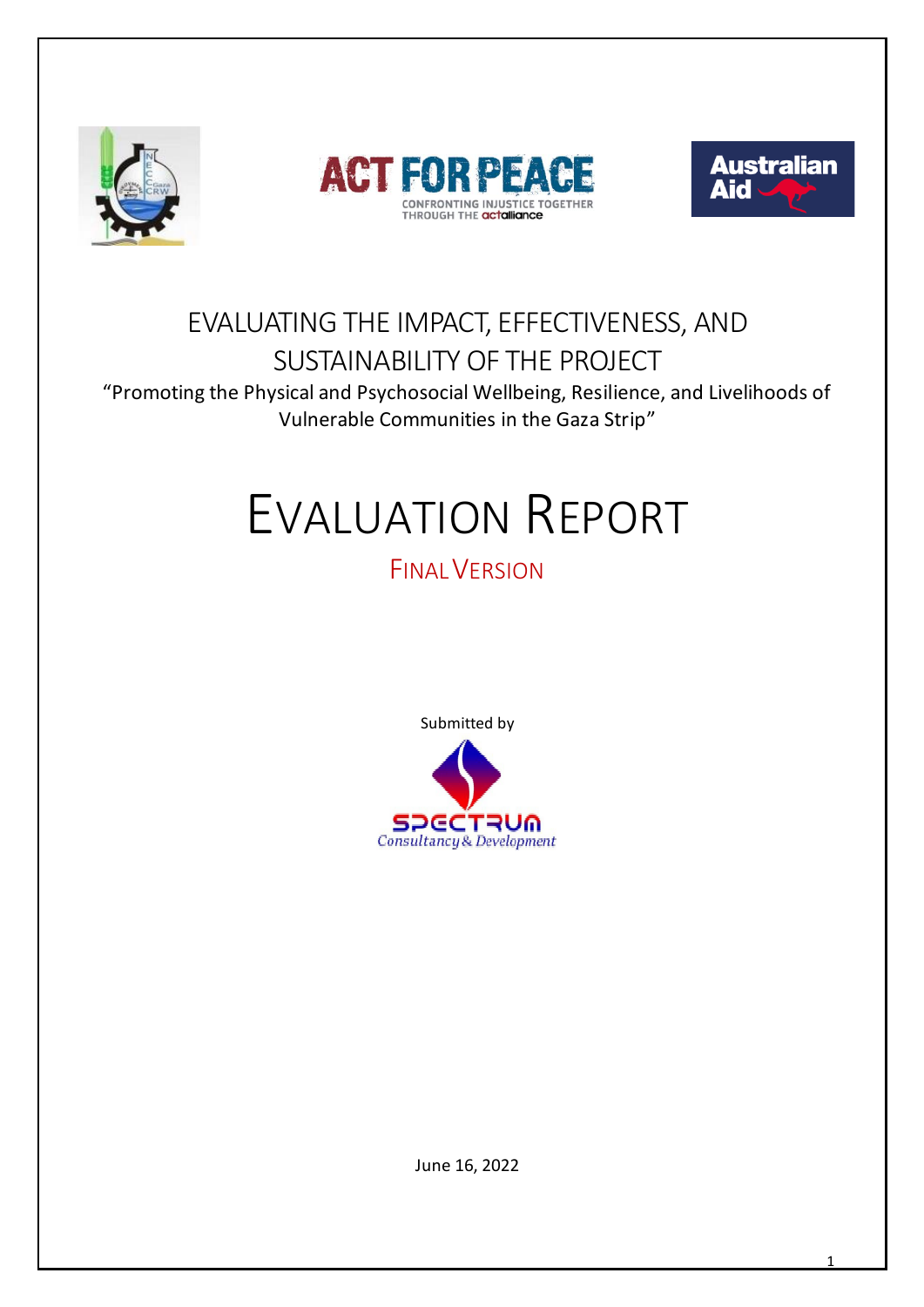#### **FUNDING AND DISCLAIMER**

This publication has been funded by the Australian Government through the Department of Foreign Affairs and Trade. The views expressed in this publication are the author's alone and are not necessarily the views of the Australian Government.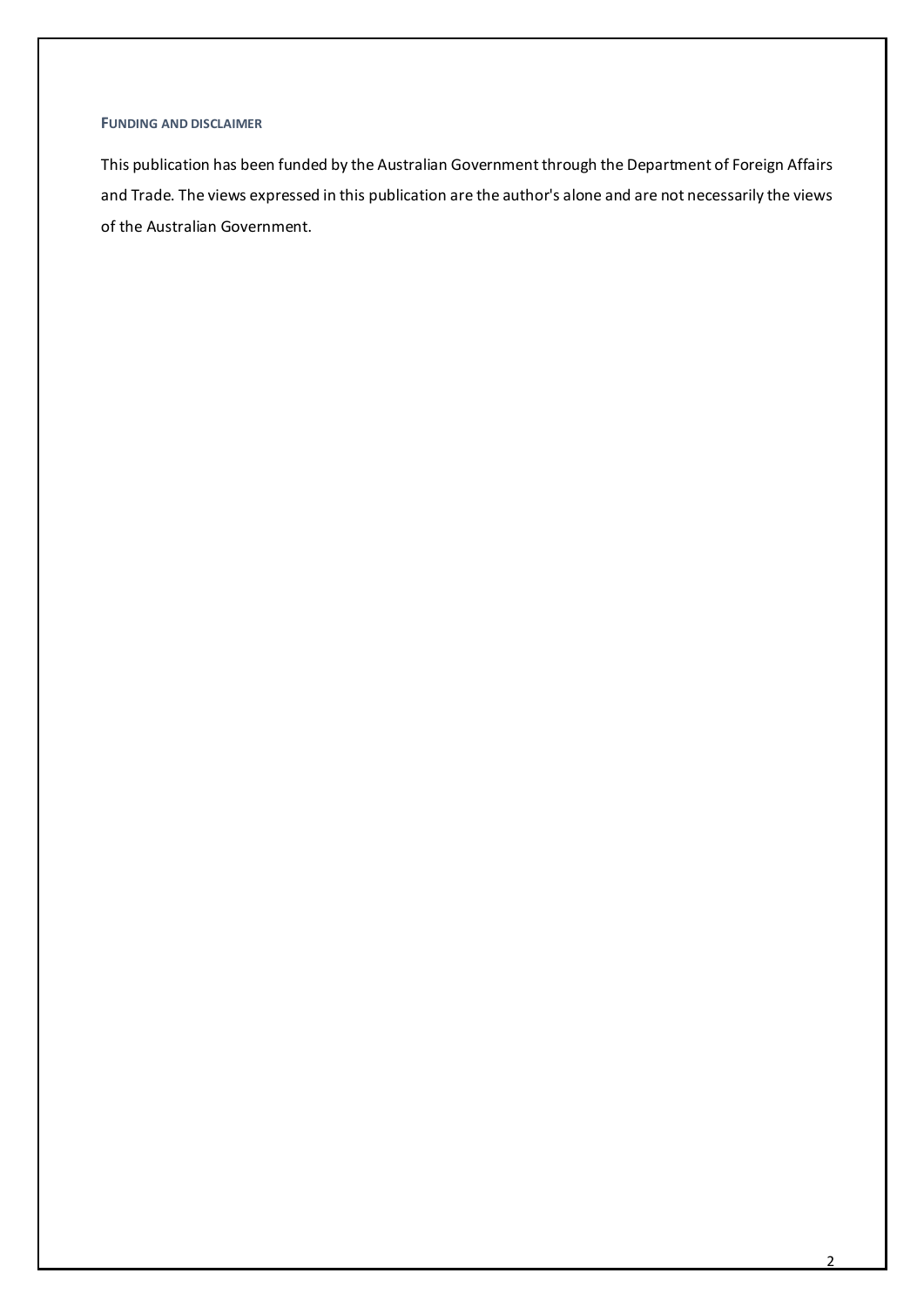#### EXECUTIVE SUMMARY

#### **Introduction**

Since 2012, Act for Peace (AfP) has applied its own funds and also funds from the Australian Department of Foreign Affairs and Trade (DFAT) Australian NGO Cooperation Program (ANCP) to support the Department of Service to Palestinian Refugees (DSPR) - Near East Council of Churches (NECC's) work in health, and later added components in Technical and Vocational Education and Training (TVET) and psychosocial support. In 2018, a multi-year proposal was developed for the period 1 July 2018 – 30 June 2021 (later extended by one year up to June 2022 due to COVID-19 delays) covering DSPR-NECC's work in the TVET component, health, and psychosocial component, and in their cross-cutting efforts to engage and include people with disabilities (PWD), youth and women in their activities. It is this multi-year project that this evaluation focused on. The project is undertaken in the following parts of the Gaza Strip: Shajaia, Darraj, Rafah/Kherbet Aladas, Gaza city, and El-Qarara/Khan Younis.

The project's overall objective is "Vulnerable community members in Gaza, particularly children, youth and women, experience well-being, resilience and self-reliance through accessing their right to health care and right to livelihoods". The multi-year outcomes are:

Outcome 1: Enabling and empowering rights-holders to claim their right to health care results in the enhanced physical and cognitive development of vulnerable children, and positive coping strategies among these children and their parents.

Outcome 2: Vulnerable male and female youth are more self-reliant and economically empowered due to increased confidence, life skills, and livelihood opportunities.

Outcome 3: DSPR-NECC has increased demonstrated capacity to ensure inclusion and equality of People with Disability, different genders, child safeguarding and child protection as well as financial sustainability.

The purpose of the evaluation is to critically examine the project in order to assess the project's effectiveness, impact, and sustainability the project, and identify strengths on which to build, improve its effectiveness. This evaluation provides a review of project performance against planned outcomes and outputs, identify program achievements, challenges, and opportunities, and reflects on and collates lessons, and documents recommendations to guide management and inform continuous improvement for DSPR-NECC in future interventions. This evaluation focuses on project delivery from 1 July 2018 until the time of the evaluation, reflecting the current multi-year project period.

#### **Key Findings**

The collected data analysis and the key evaluation findings discuss in terms of project effectiveness, impact, and sustainability. Moreover, gender & equality discuss in the effectiveness criteria.

#### **Effectiveness**

The majority of project outcomes and outputs were effectively achieved as planned (Annex 6 for more details). The project achieved outcomes and outputs; TVET helped the project participants increase confidence in their abilities, acquire new skills, and keep pace with development and progress in the field of training specialization. TVET centers provided project participants with livelihood opportunities and contributed to the integration of participants into the labor market; were (9) out of (13) of the attendees FGD were able to own private projects or obtain temporary jobs, after the end of the vocational training period. The TVET also contributed to increasing the writing and reading ability of the participants attending the FGD. The TVET services included inclusion and equality of PWD, of different races, as the participants did not notice any discrimination because of color, geographic area, or disability<sup>1</sup>.DSPR-NECC graduates' students are professional in addition they have the life skills necessary to enter the labor market. DSPR-NECC students have commitment, the ability to rely on themselves, and deal with the public, and are able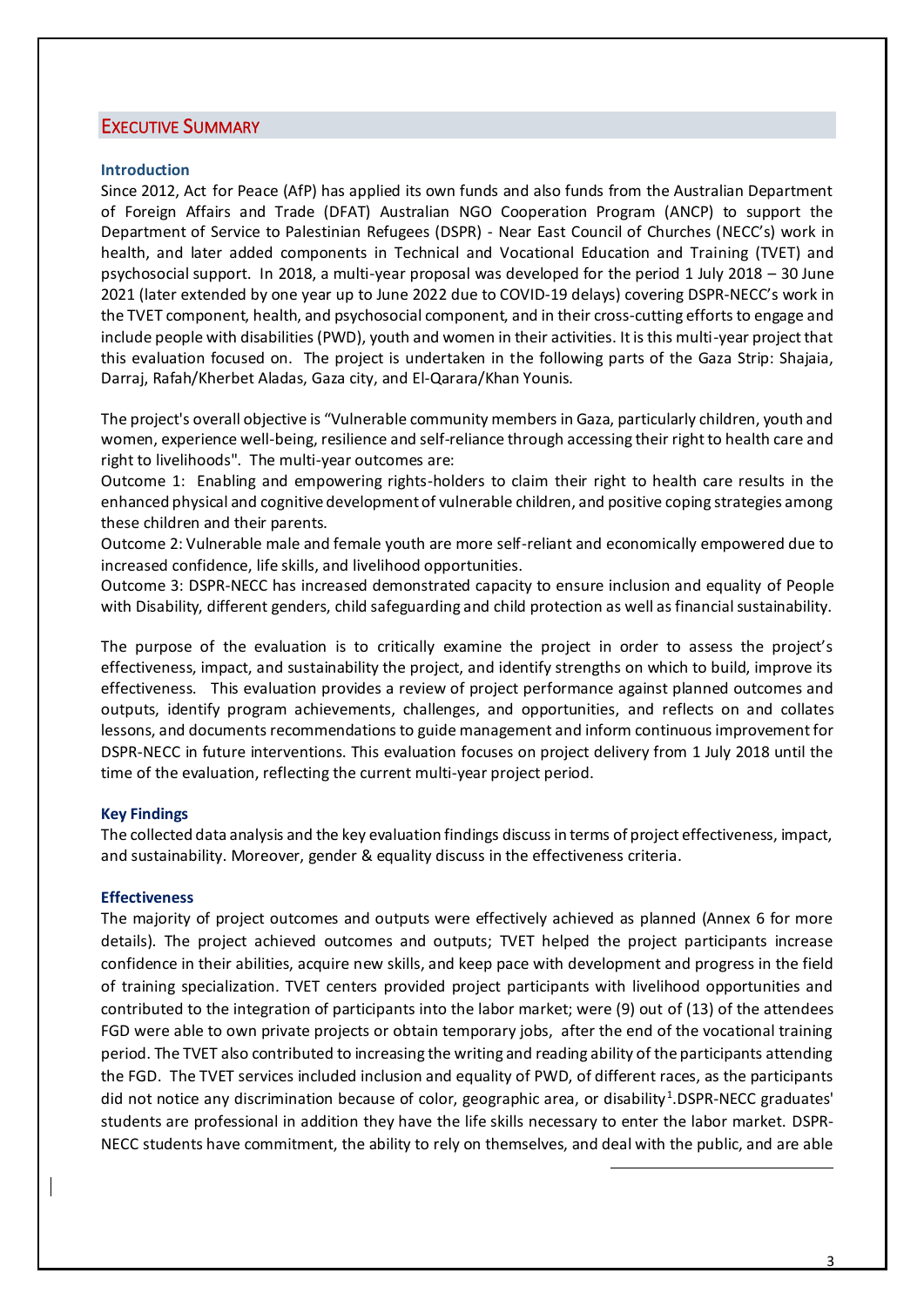to read and write. The employers did not encounter any ethical or behavioral problems with the graduates of DSPR-NECC<sup>1</sup>.

DSPR-NECC health clinics contributed to reducing maternal mortality and morbidity through permanent follow-up before and during pregnancy to mothers, providing treatment, discovering cases of disease through continuous follow-up and detection, and transferring disease cases that cannot be treated within the health centers. DSPR-NECC also contributed to reducing morbidity and mortality rates among infants and children in the targeted neighborhoods by following up children from birth until the age of six in terms of growth, development, and nutrition, measuring weight and blood testing, providing the necessary treatment for pathological conditions, following up on malnutrition and anemia children, providing vitamins and special supports for this category of children<sup>2</sup>. The members of the medical staff deal with care, respect, and kindness with the patient project participants, and there is no discrimination in dealing or receiving the service, but the Rafah clinic needs rehabilitation through providing dedicated entrances for PWD and elderly to facilitate their access to places of service, such as the dental clinic. The participants state that the presence of the psychological support department in the center is one of the urgent necessities that cannot be dispensed with due to the many psychological crises facing the project participants due to the surrounding conditions of siege, wars, and poor economic conditions. The participants have become more aware of human rights and that they have a greater awareness of how to act in the event of violence to protect themselves, and have become aware and familiar with the concept of self-care<sup>3</sup>.

DSPR-NECC helped in improving the health of the project participants' children, treating sick conditions and cases of malnutrition, in addition to referring cases that need special care in the vicinity of the served areas. Moreover, to health surveys and field examinations, discovering sick cases, disabilities, and dangerous cases in women after childbirth and awareness programs. The health component contributed to reducing morbidity, maternal morbidity, and maternal mortality through permanent follow-up before, during pregnancy, and after childbirth in partnership and coordination with the MoH<sup>4</sup>.

The project focuses on engaging project participants & improving their accountability. As a part of the organization culture, the local community leaders are consulted about the very basic ideas of all DSPR-NECC programs and projects, and their support and commitment are obtained prior to the implementation of any tasks. The project adopts comprehensive community consultation mechanisms, and this is done through, the participation of DSPR-NECC as a member of the National Cluster Committee for the health field, the presence of special committees (committees) of friends of the health centers in all regions, holding periodic meetings with influential figures in the community<sup>5</sup>. DSPR-NECC conducts regular community meetings and involves people from the served areas and usually includes women and men from different backgrounds and different characteristics. During community meetings, various issues are discussed such as the quality of the services provided and community perceptions about them, community requests for new services, approaches to delivering services, and community suggestions for improving the provided services. For example, in 2019, 8 community meetings were held with the participation of the

- $2$  FGDs with Project Participants-Health component. (2021, Nov., 18).
- <sup>3</sup> FGDs with Project Participants- Health component. (2021, Nov., 22). KII with Project Participant- Health component. (ET, Interviewer).(2021, Nov., 22 & 23).
- 
- $^4$  KII with the UNICEF Nutrition Cluster Advisor. (ET, Interviewer). (2021, Dec., 15).

 $<sup>1</sup>$  FGDs with Employers- TVET component. (2021, Nov., 22).</sup>

<sup>&</sup>lt;sup>5</sup> KII with DSPR-NECC Top Management . (E. T., Interviewer). (2021, Nov., 11). DSPR-NECC. Project Proposal: Promoting the Physical and Psychosocial Wellbeing, Resilience and Livelihoods of Vulnerable Communities in the Gaza Strip. Gaza. (2018-2021).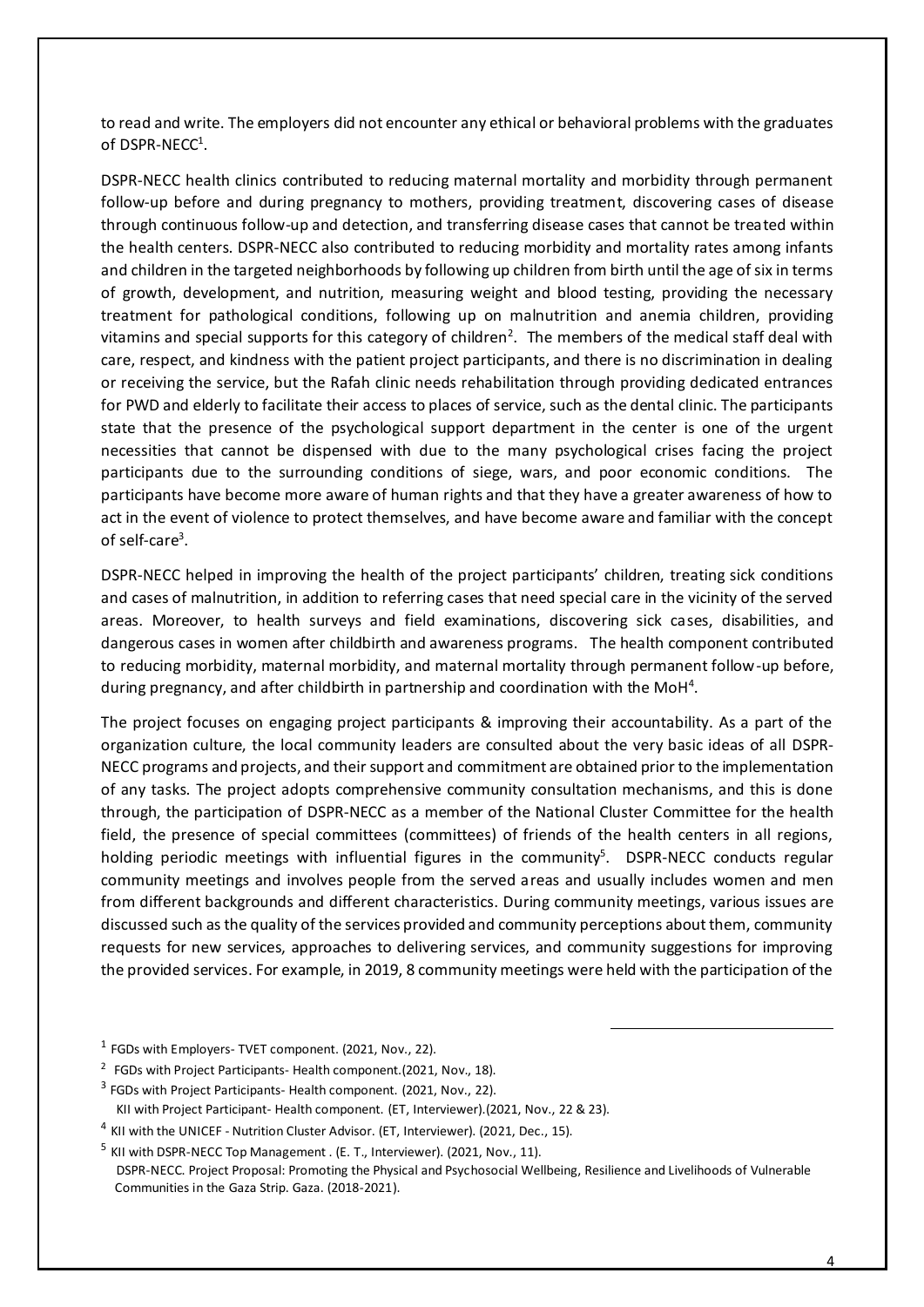Director of DSPR-NECC and community leaders and project participants to discuss with them their needs and the relevancy of DSPR-NECC programs to their health and TVET needs<sup>1</sup>.

DSPR-NECC is keen to provide services without any kind of discrimination related to religion, race, political affiliation, and particularly gender. DSPR-NECC is committed to providing equal opportunities for both men and women to benefit from the health program with a focus on the health status of marginalized people regardless of gender, race, religion, and other discriminatory factors. DSPR-NECC engages and receives feedback from target communities by conducting regular community meetings inside the localities where it serves, asking for audience feedback, filling satisfaction questionnaires with project participants, using complaints and suggestions boxes, conducts focus group discussions. DSPR-NECC has complaints boxes and suggestion boxes in place distributed in all DSPR-NECC premises. The system is handling written complaints and usually deals with verbal complaints and suggestions<sup>2</sup>. Moreover, DSPR-NECC shares project budget/finance information and program plans with target communities by publishing the institutional and financial statements on its website. Also, DSPR-NECC circulates it with all partners by  $email<sup>3</sup>$ .

The key lessons learned throughout the project are (well-baby services enable the early discovery of childhood illnesses, for example it is a valid approach in combating anaemia and malnutrition. Unlike screening, receiving repetitive well-baby sessions and periodic screening services allows the discovery of childhood illnesses. Many children were normal when they were first screened, however, later on in subsequent sessions they were anaemic or malnourished. The utilization of a comprehensive PHC clinicbased approach is effective in producing satisfactory recovery rates. It could be achieved through simple and cost-effective intervention. The Palestinian nutrition protocol is an appropriate guide to treating malnutrition and anaemia. The appropriate implementation of the protocol can produce good outcomes. A holistic integrated approach focusing on WASH and nutrition. Such programs are useful for tackling complex multi-dimensional problems such as malnutrition much more than horizontal programs. Maintaining and enhancing support to students after graduation both in job seeking and in facilitating entrepreneurship opportunities. Involve the project participants considering their "feedback, satisfaction, and suggestions" is systematically monitored by implementing the AfP-Guidelines for Community Consultations. Provide E-health and psychosocial counseling and consultations over the phone through free hotlines services, distant case management, and tele-counseling. Run E-learning and online education for TVET students through online platforms/applications in crisis situations).

#### **Impact:**

TVET component has had positive impacts, by contributing to providing quality vocational education and training to the target groups of Palestinian youth. Graduates in the TVET are more able to support their families, increasing their self-esteem and self-confidence, enabling DSPR-NECC graduates to earn a living<sup>4</sup>. For example (12) out of the total (13) participants in the FGD indicated that the training had a significant impact on starting their business and personality and developing their capabilities, in addition to making them able to help themselves and their families. All participants in the FGD reported that there is a positive impact of TEVT on the level of graduates, as the TVET program built their capabilities to integrate them into the labor market and how to start their own business. (11) Out of the total (13) the participants confirmed that they acquired many life skills, including entrepreneurial skills that enabled them to

 $1$  Ibid.

<sup>2</sup> NECC. (2020). Project Annual Progress Report.

 $3$  Ibid.

 $^4$  KII with the Project Focal Person at Federation of Industries. (ET, Interviewer). (2021, Nov., 30). KII with the Project Focal Person at the Ministry of Labor. (ET, Interviewer). (2021, Dec., 2).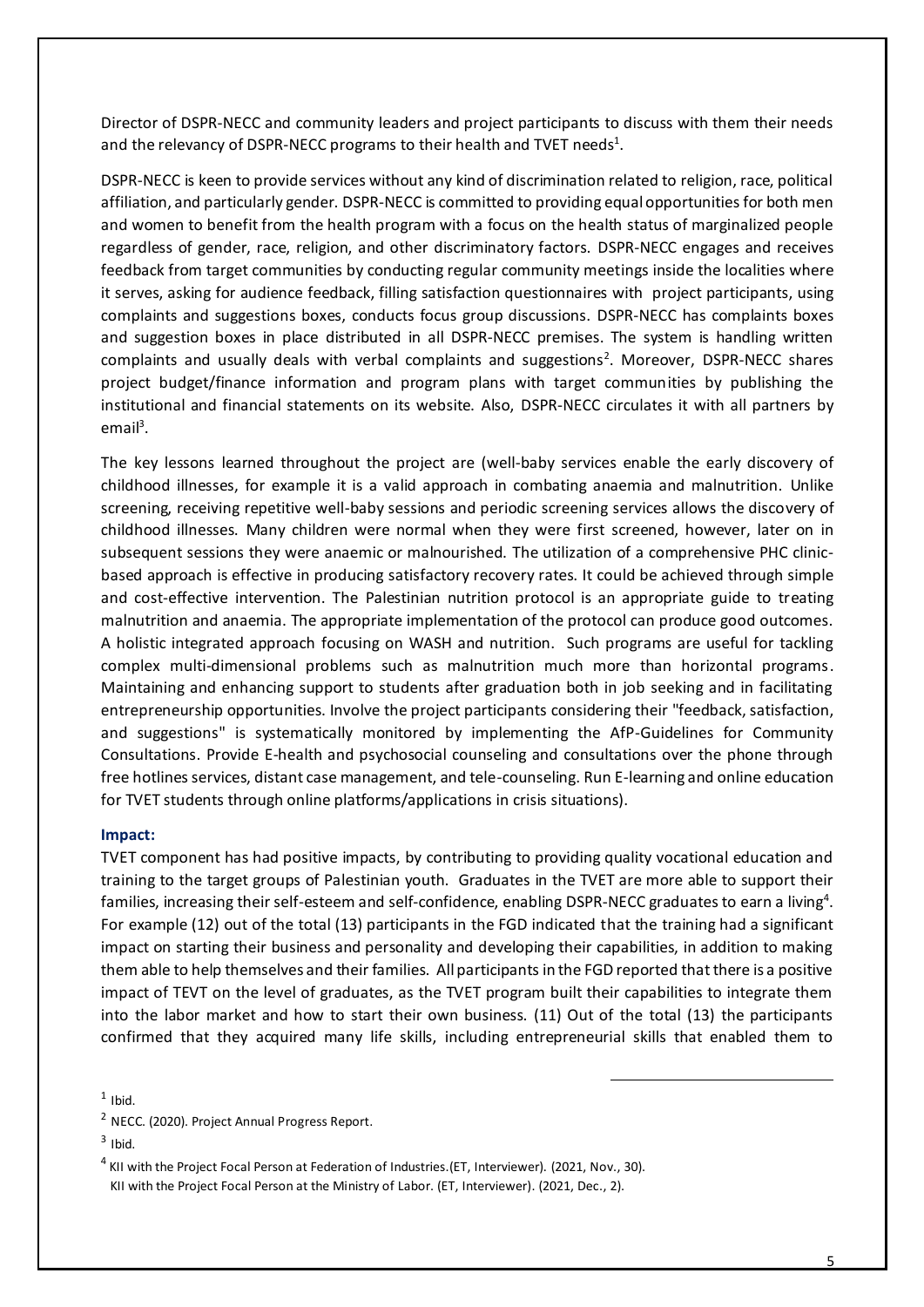understand the needs and requirements of the labor market and how to manage their own business improved interpersonal skills, and increased their confidence<sup>1</sup>.

The projects have a positive economic impact, the graduates from TVET studies obtained means of earning a livelihood using their new skills within six months of graduating (including self-employment, "cash for work" employment, etc.). TVET centers contributed to enhancing the means of earning and self-reliance for its graduates, and there are many graduates who have joined the labor market. On a social and cultural impact, the TVET literacy rate among male TVET students was increased by 70% & developing their abilities to read and write. The TVET program has had a positive impact on the lives of the students by increasing their capacities of acquiring life skills and increasing their self-esteem and self-confidence<sup>2</sup>.

The project enhanced the physical and cognitive development of children at risk through educating mothers and children, providing psychological support, necessary treatment during illness, and following up on the development and growth of the child Up to six years of age, treatment of cases of malnutrition and anemia, follow-up and referral of cases that require hospitalization. All services are free for children except for treatment through a symbolic contribution of one shekel for each treatment. The project has a positive impact on their health awareness. The project increased their health awareness through their participation in seminars and health awareness workshops such as awareness of the importance of proper healthy nutrition, awareness of the importance of follow-up before pregnancy, during and after pregnancy, awareness of the importance of following up on the growth and development of the child, in addition to psychological and family support sessions in DSPR-NECC clinics<sup>3</sup>. The health services made a positive difference in serving the project participants in the targeted areas, and contributed to the service and treatment of children, whether in the treatment of malnutrition or through the development follow-up program and the discovery of cases with disabilities, whether movement, visual, speech, hearing or other disability. The referral program also had a noticeable positive impact on the health of mothers and an improvement in women's health before, during, and after pregnancy, especially the discovery and referral of high-risk pregnancies. It was also noted that there is a clear difference in the awareness of mothers and the target community, raising their awareness and changing behavior for the better, and the existence of a difference in early childhood development in the centers and the development of awareness for mothers and the community<sup>4</sup>.

DSPR-NECC health clinics contributed to reducing maternal mortality and morbidity through permanent follow-up before and during pregnancy to mothers, providing treatment, discovering cases of disease through continuous follow-up and detection, and transferring disease cases that cannot be treated within the health centers. DSPR-NECC also contributed to reducing morbidity and mortality rates among infants and children in the targeted neighborhoods by following up children from birth until the age of six in terms of growth, development, and nutrition, measuring weight and blood testing, providing the necessary treatment for pathological conditions, following up on malnutrition and anemia children, providing vitamins and special supports for this category of children<sup>5</sup>.

#### **Sustainability:**

- $<sup>1</sup>$  FGDs with the Project Participants- TVET component. (2021, Nov., 20 & 22).</sup>
- $^2$  KII with DSPR-NECC Top Management . (ET, Interviewer). (2021, Nov., 11).
- KII KII with NECC Program TVET Manager. (E. Team, Interviewer). (2021, Nov., 23).
- $3$  FGDs with Project Participants- Health component. (2021, Nov., 18).
- $^4$  KII with the UNICEF Nutrition Cluster Advisor. (ET, Interviewer). (2021, Dec., 15).

KII with the Project Focal Person -Manager of Mother and Children Health- Ministry of Health. (ET, Interviewer). (2021, Dec., 5).

<sup>5</sup> FGDs with Project Participants- Health component. (2021, Nov., 18).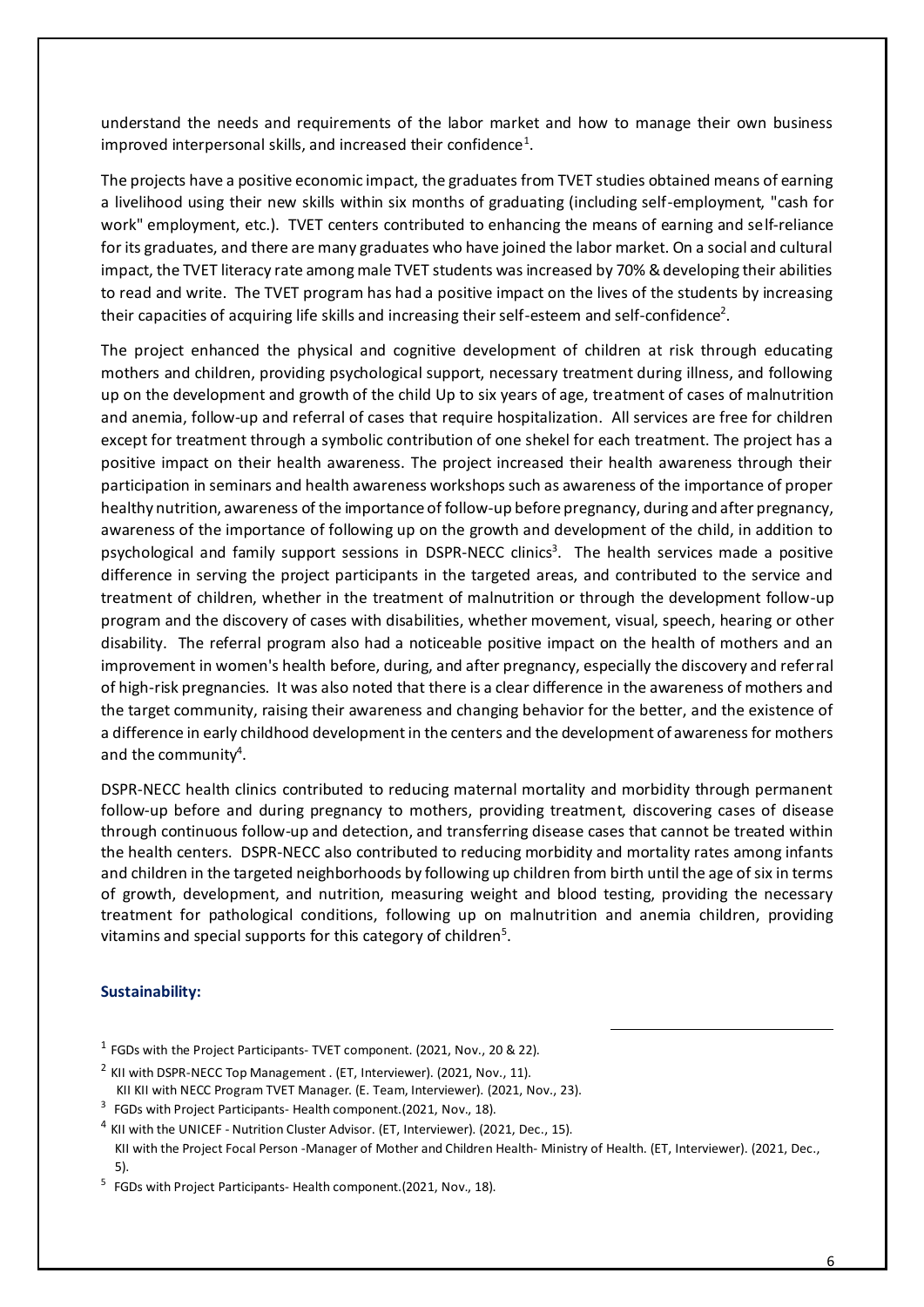The project achieved many benefits which are sustainable after external development assistance has come to an end i.e. TVET graduates gained skills that they can take forward in their lives and so those benefits continue into their futures. In addition to the economic sustainability through the graduates' acquisition of skills that give them a strong opportunity to enter the labor market and open their own businesses. On the other hand, health services contributed to reducing maternal diseases and deaths and continuous improvement of the health of the participants in the future through periodic follow-up of mothers before, during pregnancy, and after childbirth, providing vitamins, treatment of anemia, follow-up, and treatment of children, and cases of anemia, malnutrition. Furthermore, health awareness was increased so that's a benefit that continues to benefit participants after receiving the service.

The participants in the FGDs indicated that they gained many skills that enable them to enter the labor market with qualifications and expertise in the field of specialization, their ability to start and manage their own business, and their ability to compete in the local labor market<sup>1</sup>. On the other hand, DSPR-NECC has institutional sustainability and the importance of continuing the health component of the project and its health services in DSPR-NECC centers in the future for several reasons, DSPR-NECC is represented by the presence of an integrated health, administrative and financial system in DSPR-NECC. DSPR-NECC has continuous training and development programs for staff. DSPR-NECC has clear follow-up and evaluation programs through their own indicators, in addition to the presence of a population density in the targeted areas, which are overcrowded and in need of the services of DSPR-NECC. While, the DSPR-NECC will not have the financial capacity to continue with the same volume of activities and services offered, with the same number of clinics running, with the same number of communities served, and/or it might need to cease completely its operations<sup>2</sup>. The project achieved institutional sustainability through building the capacity of the organization and staff i.e. documented systematic referral systems for child protection issues and disability inclusion in the TVET department, training of staff in disability inclusion, and language signs to improve communication with PWDs, which strengthened the ability of DSPR-NECC staff and the community to work together to address protection problems<sup>3</sup>.

#### **Recommendations**

Based on the evaluation results, the key recommendations can be summarized as follows:

- 1) Continue to support DSPR-NECC's in health, Technical and Vocational Education and Training (TVET), and psychosocial support.
- 2) Develop a financial sustainability plan to secure its current financial sources, diversify its portfolio of donors, and establish new and alternative sources of funds. It will be important too, for example, to focus on private donors and individual donations, as well as to approach those donors that provide core funding or who are flexible enough to allow the organization to use the funds according to its own needs, plans, and criteria.
- 3) Maintaining adaptation of the TVET program, developing study plans for all disciplines by including the requirements of remote work to keep pace with the needs of the internal and external market, for example closing the educational gap in sewing programs to meet market requirements (such as sewing bridal suits, evening dresses, inserting computed design software, and adopting fashion design software into dressmaking curricula), as well as focusing more on life skills, marketing, advertising, media, and computer skills.
- 4) Run E-learning and online education for TVET students through online platforms/applications in crisis situations.

 $<sup>1</sup>$  FGDs with the Project Participants- TVET component.(2021, Nov., 20 & 22).</sup>

 $^2$  KII with the UNICEF - Nutrition Cluster Advisor. (ET, Interviewer). (2021, Dec., 15).

KII with the Project Focal Person -Manager of Mother and Children Health- Ministry of Health. (ET, Interviewer). (2021, Dec., 5).

 $^3$  KII with DSPR-NECC Top Management . (ET, Interviewer). (2021, Nov., 11).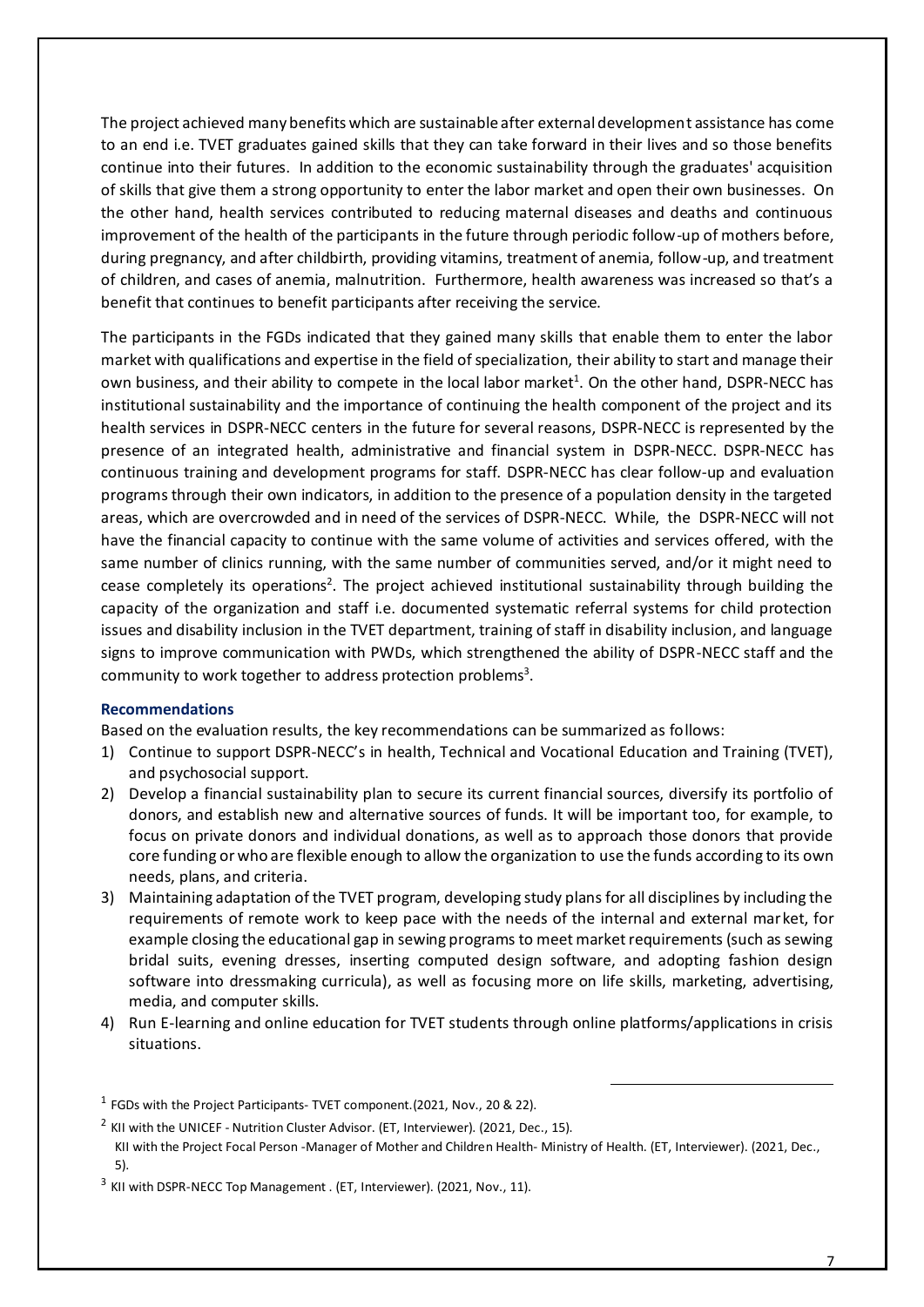- 5) Provide E-health and psychosocial counseling and consultations over the phone through free hotlines services, distant case management, and tele-counseling in crisis situations.
- 6) Due to COVID19 implications and its effects on health and economic status, DSPR-NECC should continue providing awareness efforts and create a culture focusing on infection prevention control and hygiene practices to avoid infection spread and its consequences.
- 7) Coordinate with the UN-led health and nutrition clusters in order to ensure complementarity and exchange lessons learned with different players.
- 8) Rehabilitation Rafah clinic by providing dedicated entrances for PWD and elderly to facilitate their access to places of service, such as the dental clinic.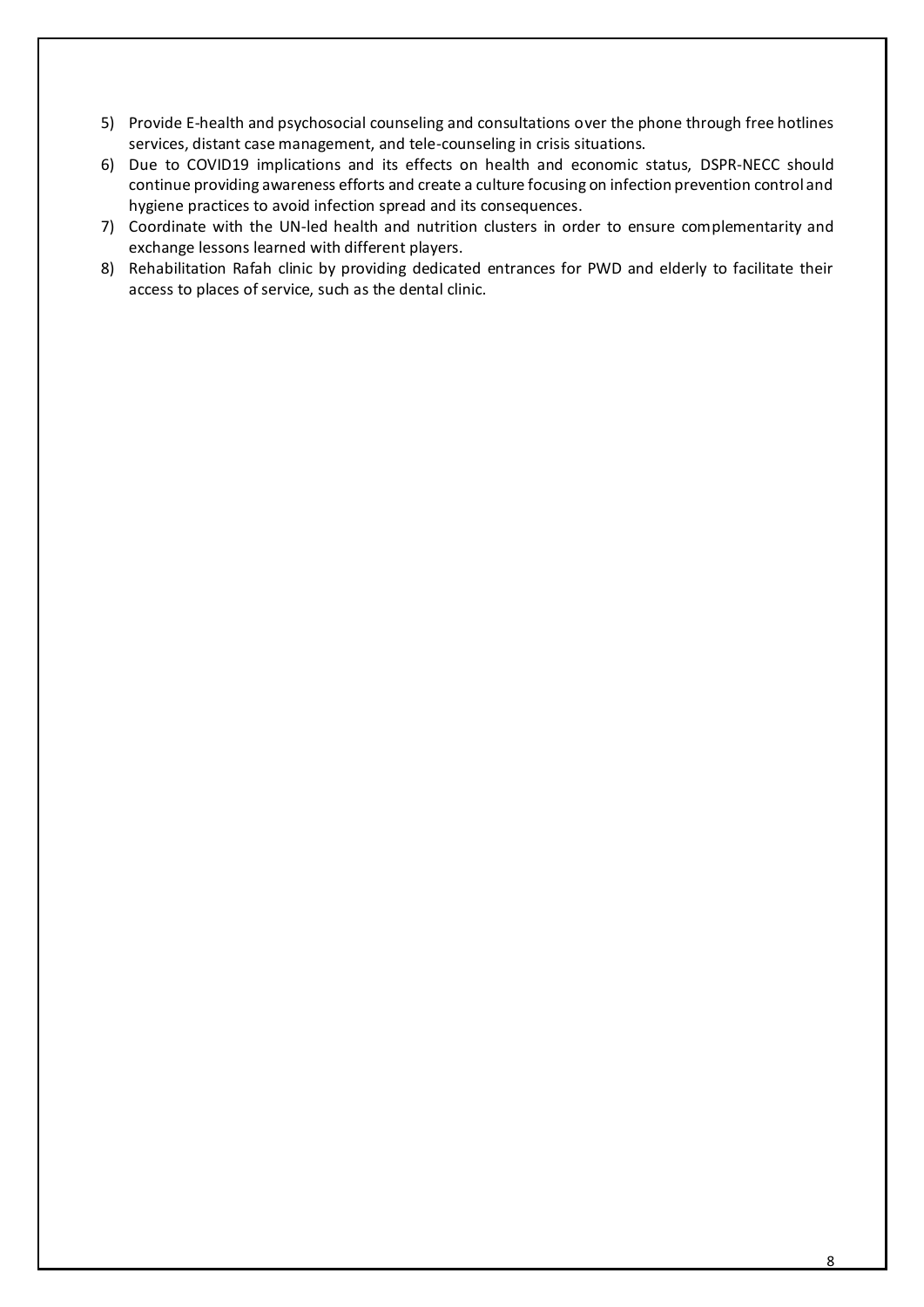## 1 INTRODUCTION

This section of the report provides a general background regarding the context of the project, the assignment scope and objectives, and the methodology which was followed by the evaluation team to achieve these objectives.

### 1.1 Background

Since 2012, Act for Peace (AfP) has applied its own funds and also funds from the Australian Department of Foreign Affairs and Trade (DFAT) Australian NGO Cooperation Program (ANCP) to support Department of Service to Palestinian Refugees (DSPR) - Near East Council of Churches (DSPR-NECC's) work in health, and later added components in Technical and Vocational Education and Training (TVET) and psychosocial support.

In 2018, a multi-year proposal was developed for the period 1 July 2018 – 30 June 2021 (later extended by one year up to June 2022 due to COVID-19 delays) covering DSPR-NECC's work in the TVET component, health and psychosocial component, and in their cross-cutting efforts to engage and include people with disabilities (PWD), youth and women in their activities. It is this multi-year project on which this evaluation focuses.

The project is undertaken in the following parts of Gaza Strip: Shajaia, Darraj, Rafah/Kherbet Aladas, Gaza city and El-Qarara/Khan Younis.

## 1.2 Project's Details

The project's overall objective is "Vulnerable community members in Gaza, particularly children, youth and women, experience well-being, resilience and self-reliance through accessing their right to health care and right to livelihoods". The multi-year outcomes are:

Outcome 1: Enabling and empowering rights-holders to claim their right to health care results in enhanced the physical and cognitive development of vulnerable children, and positive coping strategies among these children and their parents.

Outcome 2: Vulnerable male and female youth are more self-reliant and economically empowered due to increased confidence, life-skills and livelihood opportunities.

Outcome 3: DSPR-NECC has increased demonstrated capacity to ensure inclusion and equality of People with Disability, different genders, child safeguarding and child protection as well as financial sustainability.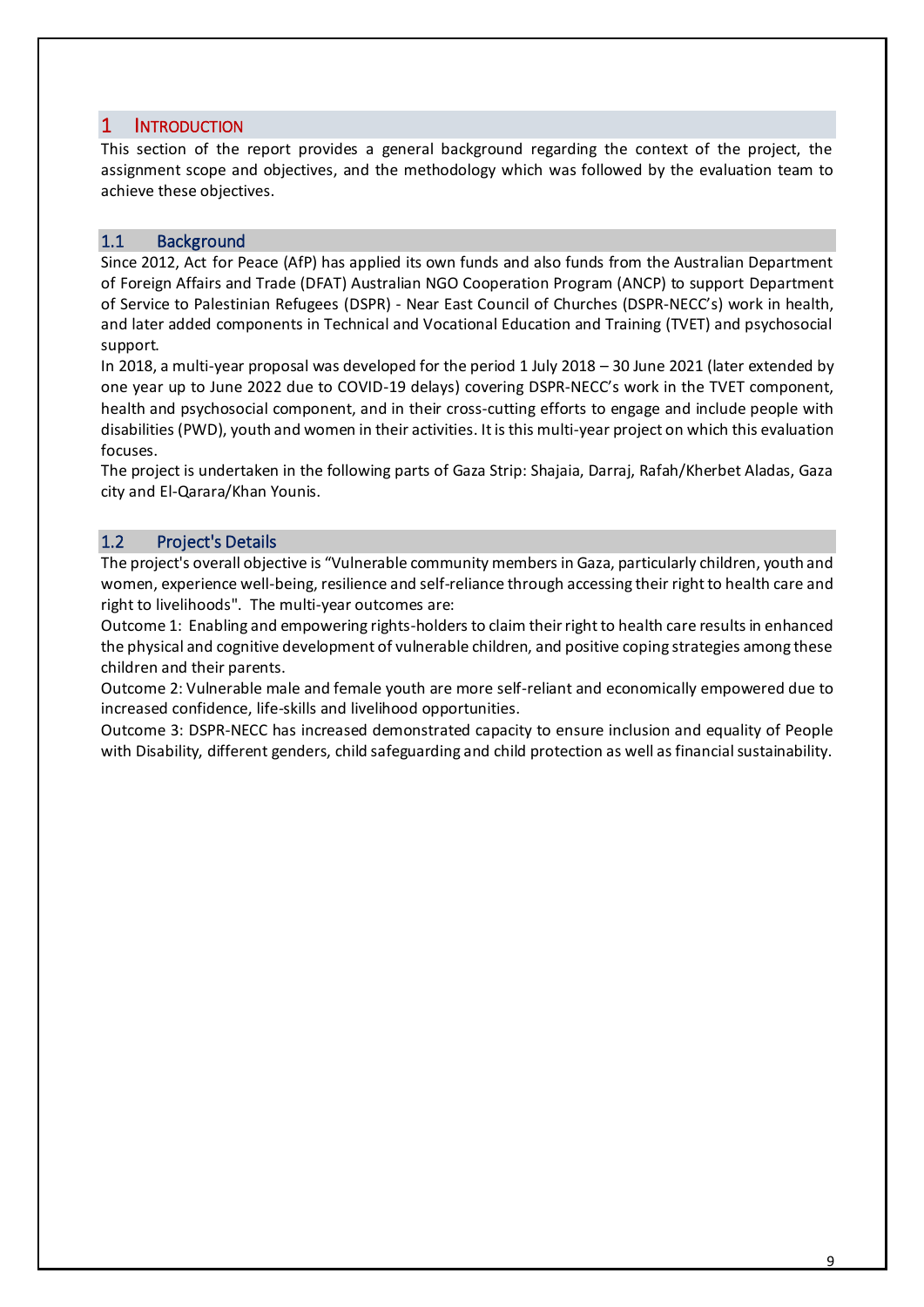

10